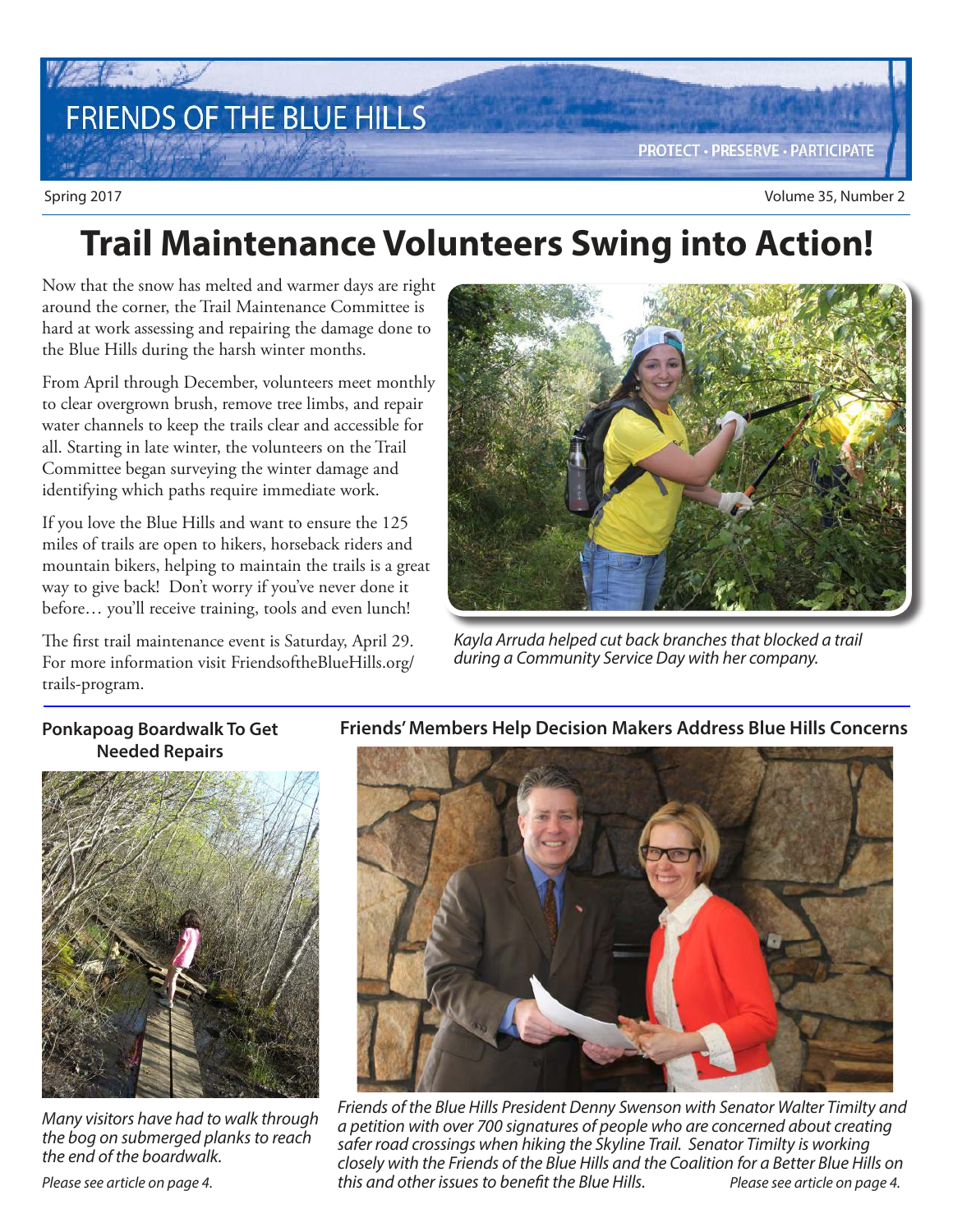### **Your Chance to Sponsor a Trail for that Special Someone!**

 Looking for the perfect gift for someone who loves the Blue Hills? Whether it's for a birthday, a graduation, Bar/Bat Mitzvah, Mother's Day, Father's Day or any occasion at all, the Friends of the Blue Hills is offering an opportunity to Sponsor a Trail!

For \$35, you will receive a certificate with the recipient's name, the occasion,

### **Is the Blue Hills in your Will?**



You can protect the Blue Hills' wildlife for years to come. To learn about the Skyline Society and leaving a gift in your Will, visit FriendsoftheBlueHills. org/skyline-society.

> **The Friends of the Blue Hills newsletter is produced four times a year.**

**Editors: Anne Comber, Judy Jacobs, Barbara Kirby**

**Layout: Donald Souliere**

**Visit us on the web at www.FriendsoftheBlueHills.org or call 781-828-1805 for membership, maps and schedule information. P.O. Box 416, Milton, MA 02186**

and the name of the sponsored trail along with a trail map so the recipient can see where his/her trail is located in the Blue Hills Reservation. We will either mail the certificate to you or to the recipient with the information you supply. Best of all, your gift will help Friends of the Blue Hills maintain the trails so that everyone can enjoy them! For more information, please email info@



Jean and Scott Cohoon unknowingly each Sponsored a Trail in the other's honor recently. They frequently FriendsoftheBlueHills.org. hike in the Blue Hills together.

 $\frac{1}{6}$ 

## **YES! I want to protect the Blue Hills Reservation!**

| $\Box$ Basic Membership – \$30<br>Hancock Hill Hero - \$100                                                                                                                                          |                   | $\Box$ Ponkapoag Protector - \$50<br>$\Box$ Skyline Steward - \$250 |                    |
|------------------------------------------------------------------------------------------------------------------------------------------------------------------------------------------------------|-------------------|---------------------------------------------------------------------|--------------------|
| $\Box$ Chickatawbut Champion – \$500                                                                                                                                                                 |                   | Great Blue Guardian -\$1,000                                        |                    |
|                                                                                                                                                                                                      |                   |                                                                     |                    |
| Payment Frequency (Choose one)<br>$\Box$ Lump sum donation $\Box$ Monthly donation of \$<br><b>Become a Sustainer:</b> $\Box$ Yes, have this gift renew automatically                                |                   |                                                                     |                    |
| $\Box$ I've enclosed a check made payable to Friends of the Blue Hills<br>□ Please charge my □ Mastercard □ Visa □ Discover □ American Express                                                       |                   |                                                                     |                    |
| Card Number                                                                                                                                                                                          | Exp. date (MM/YY) |                                                                     | Card security code |
|                                                                                                                                                                                                      |                   |                                                                     |                    |
|                                                                                                                                                                                                      |                   |                                                                     |                    |
| Please mail to Friends of the Blue Hills P.O. Box 416, Milton, MA 02186<br>You may also donate through our secure server at FriendsoftheBlueHills.org.<br>Thank you for caring about the Blue Hills! |                   |                                                                     |                    |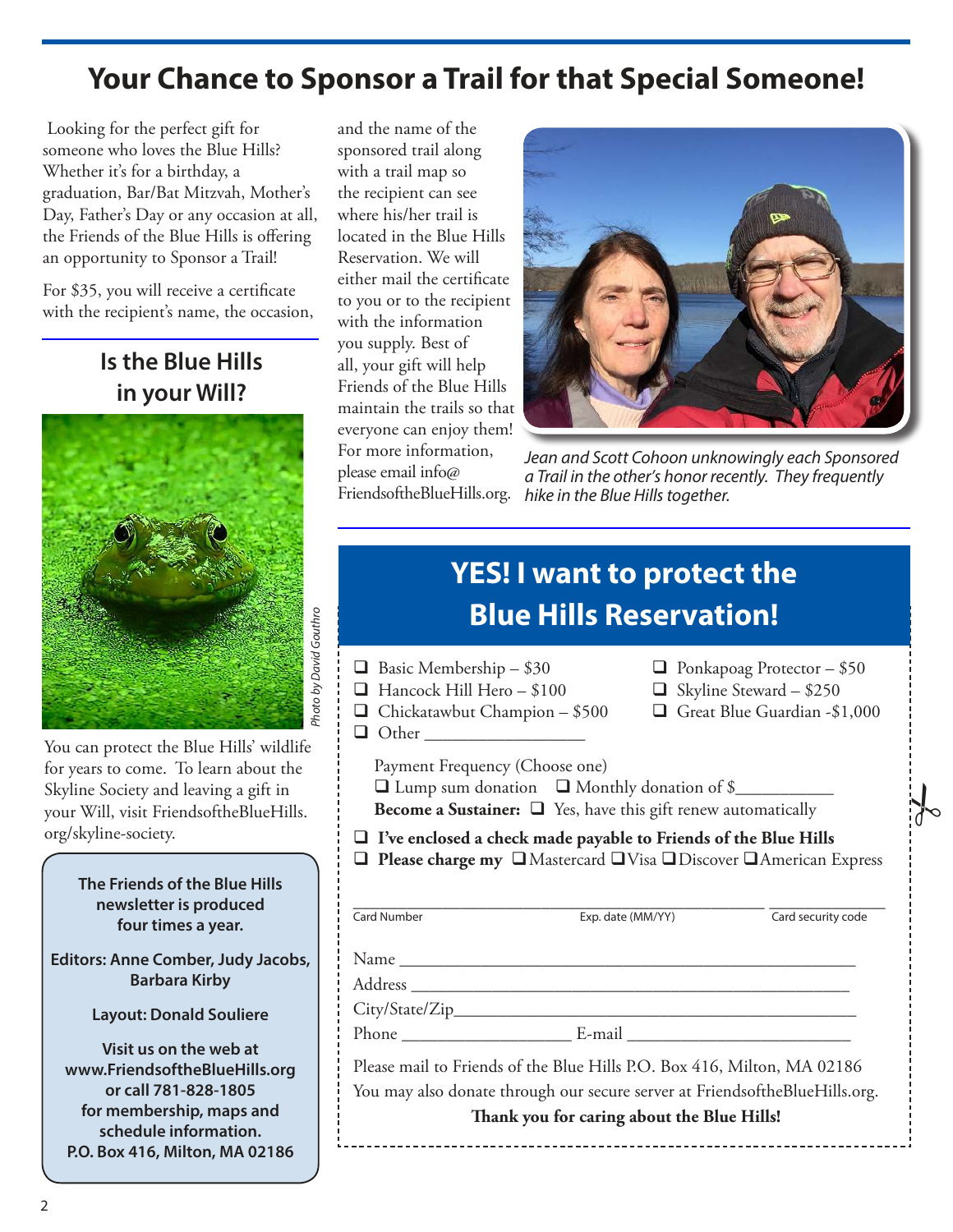### **Team Up with Friends of the Blue Hills to Green Up the Blue Hills!**

### **Sunday, May 21, 1-3:30 p.m.**

We had a very mild winter (thank goodness!), and that means the invasive plants are out in force this spring!

Please help protect the forests by joining us at the annual Green Up on Sunday, May 21, from 1:00 - 3:30 p.m. If everyone pitches in a little, we'll make a big difference to the native plants by removing lots of invasive weeds around Ponkapoag Pond. But it's not all work… there will also be music, face painting, crafts, and a scavenger hunt along the way!

If you're interested in volunteering, please RSVP to Greenup@



Volunteers from the New England Aquarium Barbara Moesing, Lace Garland and Alissa Minot pull invasive garlic mustard.

FriendsoftheBlueHills.org or call 617-696-8248. Parking is available at Temple Beth David, 1060 Randolph Street, Canton. It is a short, scenic walk from the parking lot to the Ponkapoag AMC Cabins. The event will take place rain or shine – so come on out, bring the family and your gardening gloves!

# **Rockin' in the Park**

#### **Saturday, May 6, 1-3 p.m.**

Join Les Tyrala, a registered geologist, on this co-sponsored DCR and Friends of the Blue Hills geology walk. We will explore the volcanic bedrock and glacial features of the Blue Hills and learn the secrets of geological processes on this moderately strenuous two-hour hike over rocky terrain. Sturdy footwear and the ability to climb rugged, narrow trails are required.

Preregistration is required and space is limited. Email Maggi.Brown@state. ma.us with contact name and email, number of attendees and ages. For ages 12 and up.

## **Peek-a-Blue Hikes Are Back!**

### **Special Activities at Kick-off on April 11**

Join us for the first Peek-a-Blue Hike of the season on Tuesday, April 11, from 11 am-12 noon at Houghton's Pond. All parents, grandparents and caregivers are welcome to bring young ones for a fun, age-appropriate hike to explore the Blue Hills Reservation.

#### **Children will enjoy special activities and surprises at the kick-off!**

The hikes will continue every other Tuesday morning throughout the year. Participants enjoy free water, juice and healthy snacks, and while the meeting

point is always in the Houghton's Pond main parking lot, the hike route varies. Many thanks to L.L. Bean for once again helping us co-lead the hikes.

For more information and a complete schedule of Peek-a-Blue Hikes, visit www.FriendsoftheBlueHills. org/peekablue or email info@ FriendsoftheBlueHills.org.



Tots on foot and in a stroller are all welcome!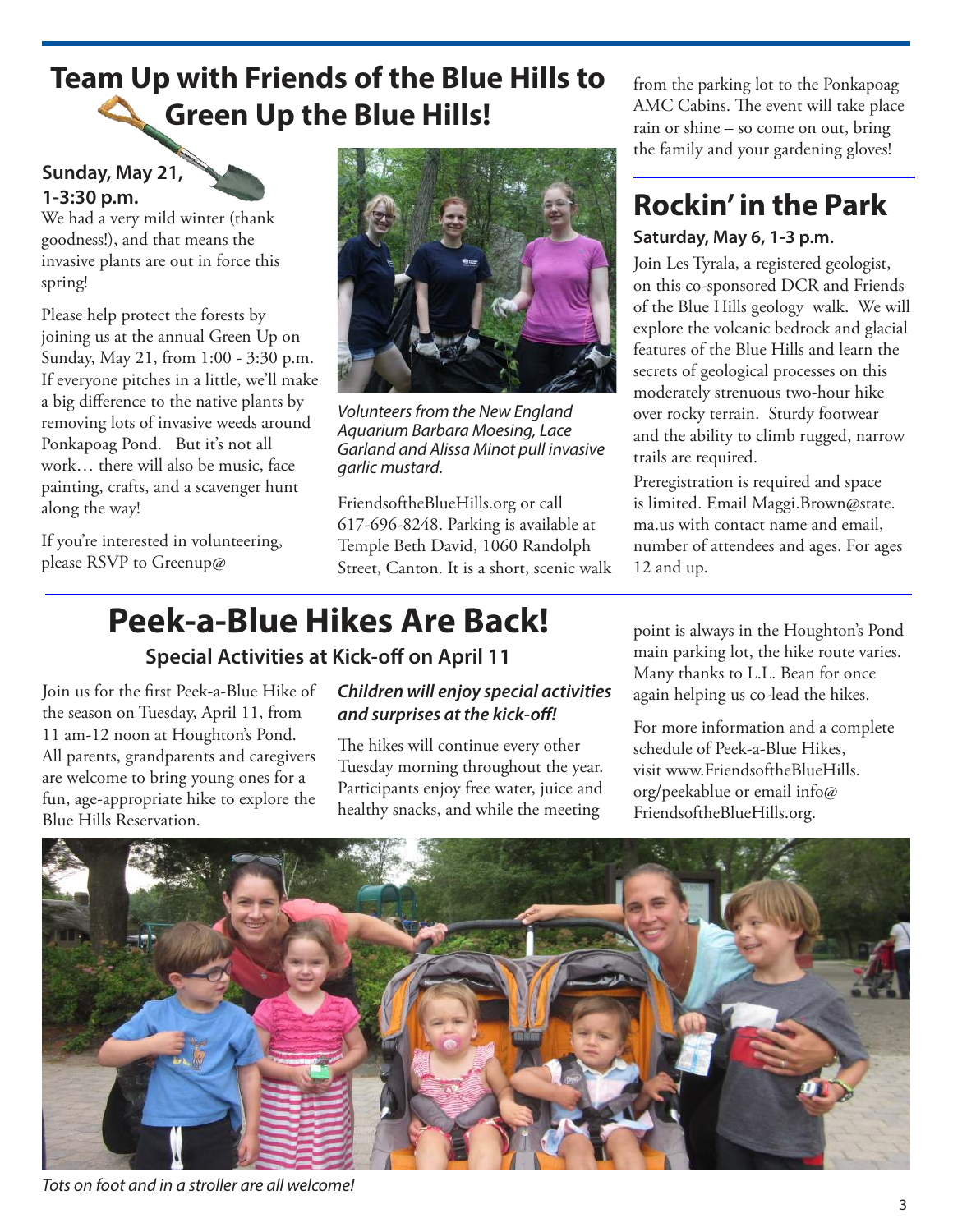### **Seasons of the Blue Hills Photo Contest**

Do you love the Blue Hills all year long? Show it by submitting a photo to the Seasons of the Blue Hills Photo Contest!

Submit up to four photos of the animals, plants or people who benefit from the Blue Hills in every season. Or your subject could be your favorite view, trail or landmark that gives you joy throughout the year.

You could win one of two prizes. One \$250 L.L. Bean gift certificate will be awarded to the photographer with the photo that has the most electronic votes. Another \$250 L.L. Bean gift certificate will be awarded to the person whose photo is chosen by a panel of judges. Your photo may also be included in the 2018 Seasons of the Blue Hills calendar. The contest deadline is September 10, 2017, 5:00 p.m. To enter and



to vote for your favorite photo, visit www.FriendsoftheBlueHills.org/ photocontest.

Many thanks to the photo contest sponsors, Dedham Savings and L.L. Bean.

### **Friends' Members Help Decision Makers Address Blue Hills Concerns**

Over the last several months, Friends' leaders have led meetings with the Coalition for a Better Blue Hills, Senator Walter Timilty and Rep. William Driscoll, as well as DCR administrators, to discuss creating safer road crossings, restoring operating funds for the Blue Hill

Trailside Museum and the Blue Hill Observatory, and assuring adequate funding for the Department of Conservation and Recreation.

Many decision makers care deeply about the Blue Hills. As they work hard to advocate for the park's needs, it is helpful for them to be able to demonstrate that their constituents also value the Blue Hills. Our vocal membership plays an important role in helping to make sure our public officials can prioritize the park and its visitors with their colleagues on Beacon Hill and with other key government agencies. A big thank you to all our members for helping to make a difference on Beacon Hill -- and in the park!

### **Spring Surprises in a Changing Climate: Special Event for Members of Friends of the Blue Hills**

Sunday, April 23, 1 p.m. at Ponkapoag Pond Park at Temple Beth David, 1060 Randolph Street, Canton

Professor Richard Primack, a plant ecologist from Boston University who delivered the highly engaging keynote address at last fall's Friends of the Blue Hills Annual Celebration, has kindly agreed to host an exclusive "Members Only" interactive walking event where he will share his insights on climate change and the Blue Hills. Plants, birds, insects and other animals

will be included. The hike starts at 1 p.m. and will last approximately an hour. Light refreshments will be served, and all members are invited to join us for this interesting afternoon event. If you're not a member – or need to renew – feel free to join or renew your membership at the event! For more information or to rsvp, email info@ FriendsoftheBlueHills.org.

### **Ponkapoag Boardwalk To Get Needed Repairs**

Though not as well known as Houghton's Pond, Ponkapoag Pond is the park's largest body of water, located within Canton and Randolph. At 200 acres, it is an ideal spot for fishing and non-motorized boating.

A quarter of Ponkapoag Pond's surface is underground, since its entire northwest corner is covered by an uncommon wetland plant community

known as a bog mat, a buoyant layer of vegetation that spreads out from the shoreline. Eventually it becomes thick enough to support an extensive cedar forest. Visitors can walk out to view the entire pond via a boardwalk, a string of anchored planks extending a fifth of a mile from dry land to open water.

Over the years, the boardwalk has sunk into the bog, flooding it and making it

difficult to hike safely.

This summer, the Student Conservation Association in Massachusetts will be working with the DCR to repair and replace the damaged boardwalk planks so that visitors will be able to enjoy this spectacular and unique feature in the Blue Hills Reservation.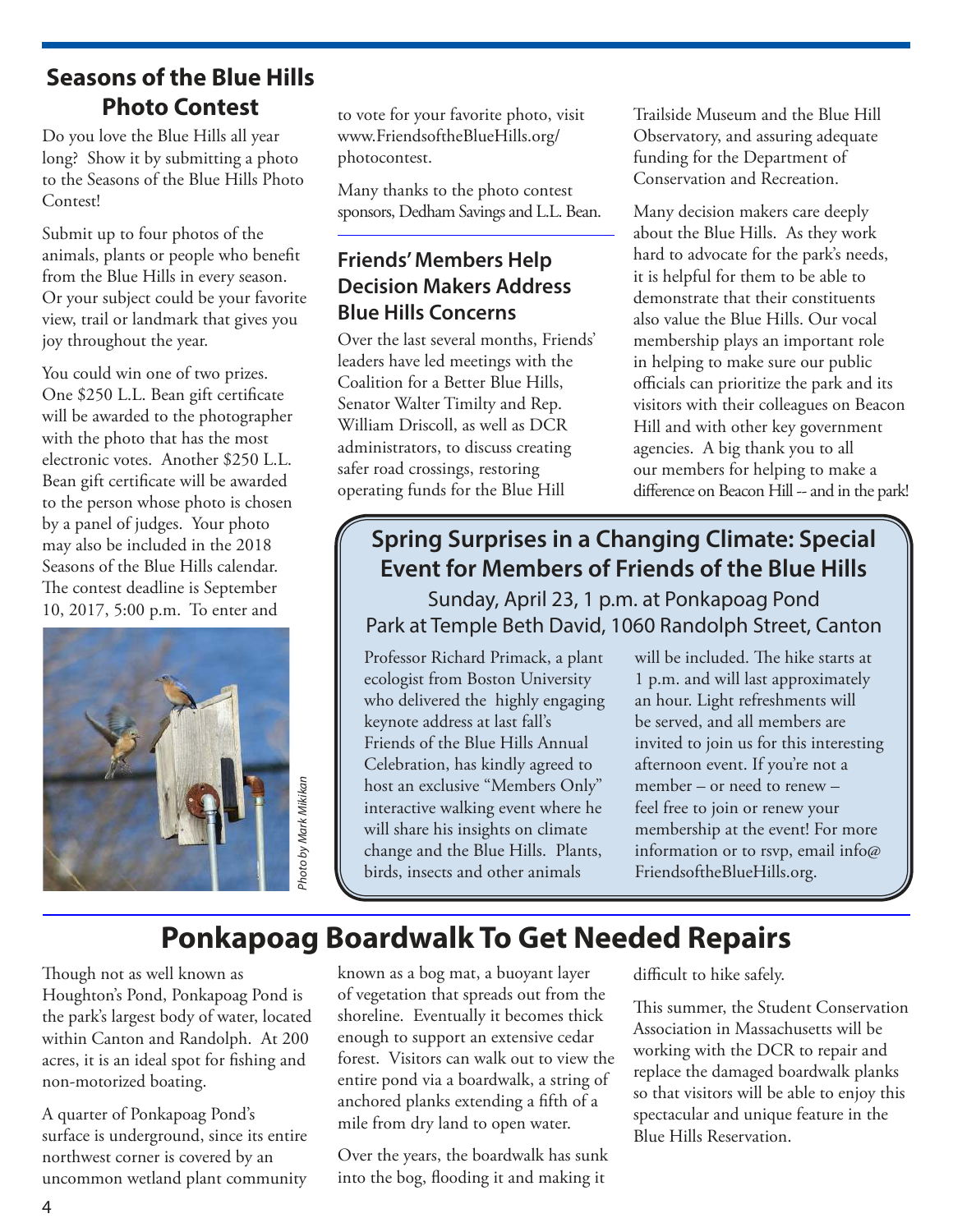## **Warm temps and even hotter chili!**

Nearly 200 people joined Friends of the Blue Hills for an evening of lively Irish music, chili tasting, crafts, and winter fun! Mild temperatures made for a very pleasant night hike!

### **Special thanks to Blue Hills Ski Area for hosting the event and to our sponsors, AFC Urgent Care in Braintree and Dedham and Coldwell Banker Residential Brokerage in Milton.**

We are also grateful to the businesses that helped make Winter Fest a big success: Larabar, Fruit Center Marketplace in Milton, Beth Israel Deaconess Medical Center- Milton, and Suju Juice.

Congratulations and THANK YOU to our wonderful Chili Cook Off Competitors: Chili's in Braintree, The Fours in Quincy, Queen Anne's Catering in Canton, and Whole Foods at Legacy Place. Queen Anne's won the Judge's Choice Award for the fifth year in a row, and The Fours won the People's Choice Award for the third year in a row.



Volunteers welcomed people to Winter Fest and helped make the event a big success!



Skiers enjoyed the mild temperatures on the ski slopes.



Dozens of people participated in the Night Hike up to Great Blue



Families enjoyed the winter arts and crafts.



Voting on the People's Choice in the Chili Cookoff was hard—but fun—work!